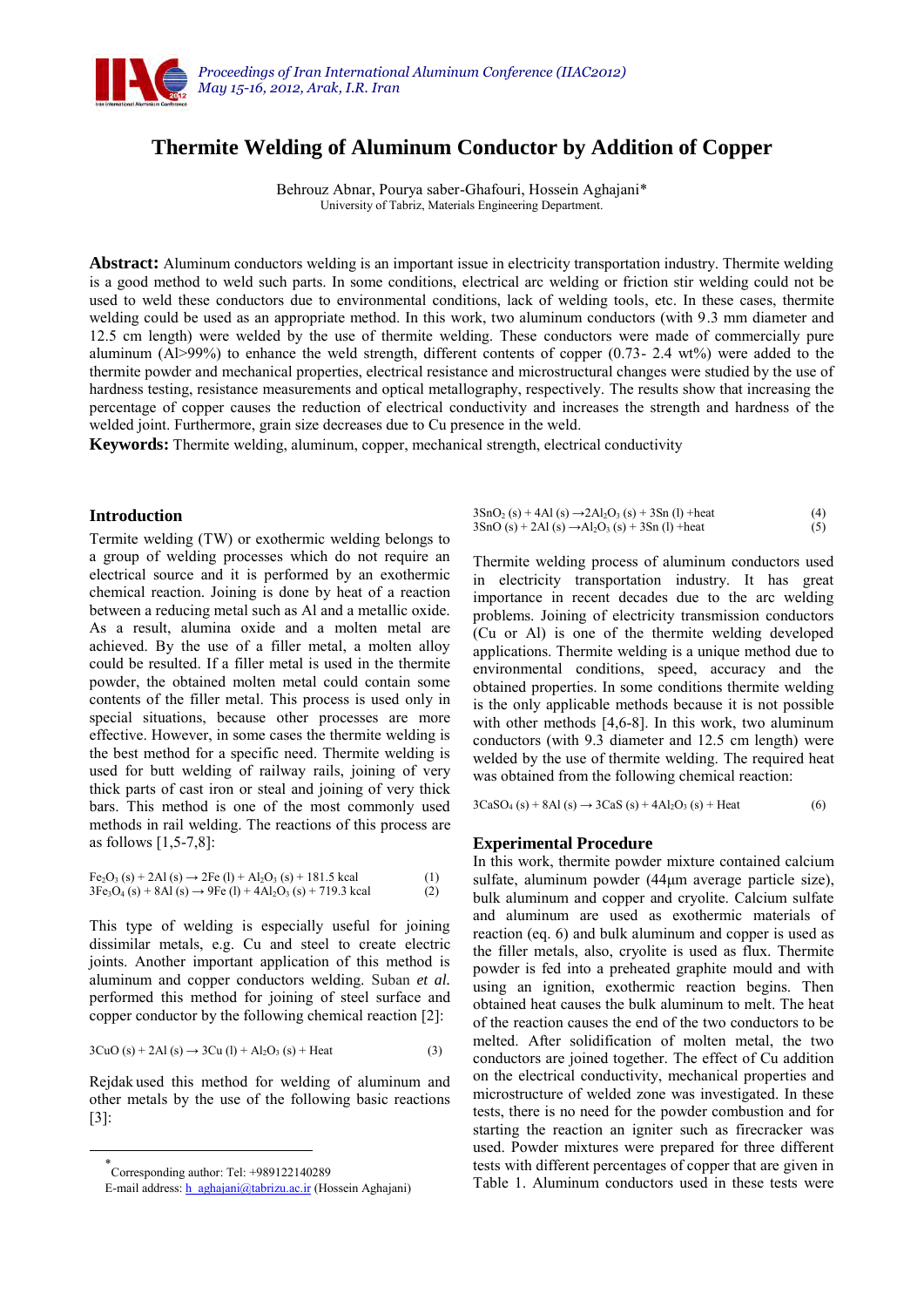

|        | $1.0010 - 1.1001 + 0.01100 + 0.01010 + 0.01000 + 0.01000 + 0.00000 + 0.00000 + 0.00000 + 0.00000 + 0.00000 + 0.00000 + 0.00000 + 0.00000 + 0.00000 + 0.00000 + 0.00000 + 0.00000 + 0.00000 + 0.00000 + 0.00000 + 0.00000 + 0.00000 + 0.00000 + 0.0000$<br>. |                    |                |                     |                  |  |
|--------|-------------------------------------------------------------------------------------------------------------------------------------------------------------------------------------------------------------------------------------------------------------|--------------------|----------------|---------------------|------------------|--|
|        | $Na3AIF6$ %                                                                                                                                                                                                                                                 | Al $%$<br>(powder) | Al %<br>(bulk) | CaSO <sub>4</sub> % | $Cu\%$<br>(bulk) |  |
| Test A | 14.87                                                                                                                                                                                                                                                       | 22.93              | 18.06          | 43.38               | 0.73             |  |
| Test B | 14.75                                                                                                                                                                                                                                                       | 22.74              | 17.91          | 43.03               | 1.5              |  |
| Test C | 14.62                                                                                                                                                                                                                                                       | 22.54              | 17 75          | 42.65               | 2.42             |  |

Table 1. Powder composition of thermite mixture (wt %)



Figure 1. Graphite mould used for thermite welding of aluminum conductor.

made from pure commercially aluminum (99.7%). Graphite mould was designed by using CATIA software and then machined. Graphite mould is shown in Figure 1. Important features of the graphite that is used as mould material are long life, low adhesion, easy cleaning and high temperature applications. The high thermal conductivity of the graphite is the main disadvantage of the graphite mould. The amount of aluminum powder is slightly more than the amount of stoichiometric content because aluminum is an active metal and could be oxidized quickly. In order to prevent the reaction of copper and calcium sulfate, bulk copper is used instead of copper powder. Calcium sulfate reaction with metals

powder is significantly easier than bulk of them, and could result high loss of the filler metal.

To determine weight percent of materials (or stoichiometric coefficients of reaction) was used software HSC3.0 thermodynamically software was used. The software could calculate the stoichiometric coefficients of reaction, the heat produced during the reaction and the resulted theoretical adiabatic temperature. The theoretical adiabatic temperature is about 2700°C. An example of the calculations with HSC3.0 software is shown in Figure 2. After preparation of aluminum conductors with diameter of 9.3 mm and length 125mm, the end parts of the conductors is cleaned with sandpaper because aluminum



Figure 2. The weight percent calculation of (a) input materials and (b) output materials with respect to stoichiometric coefficients and the theoretical adiabatic temperature (about 2700°C)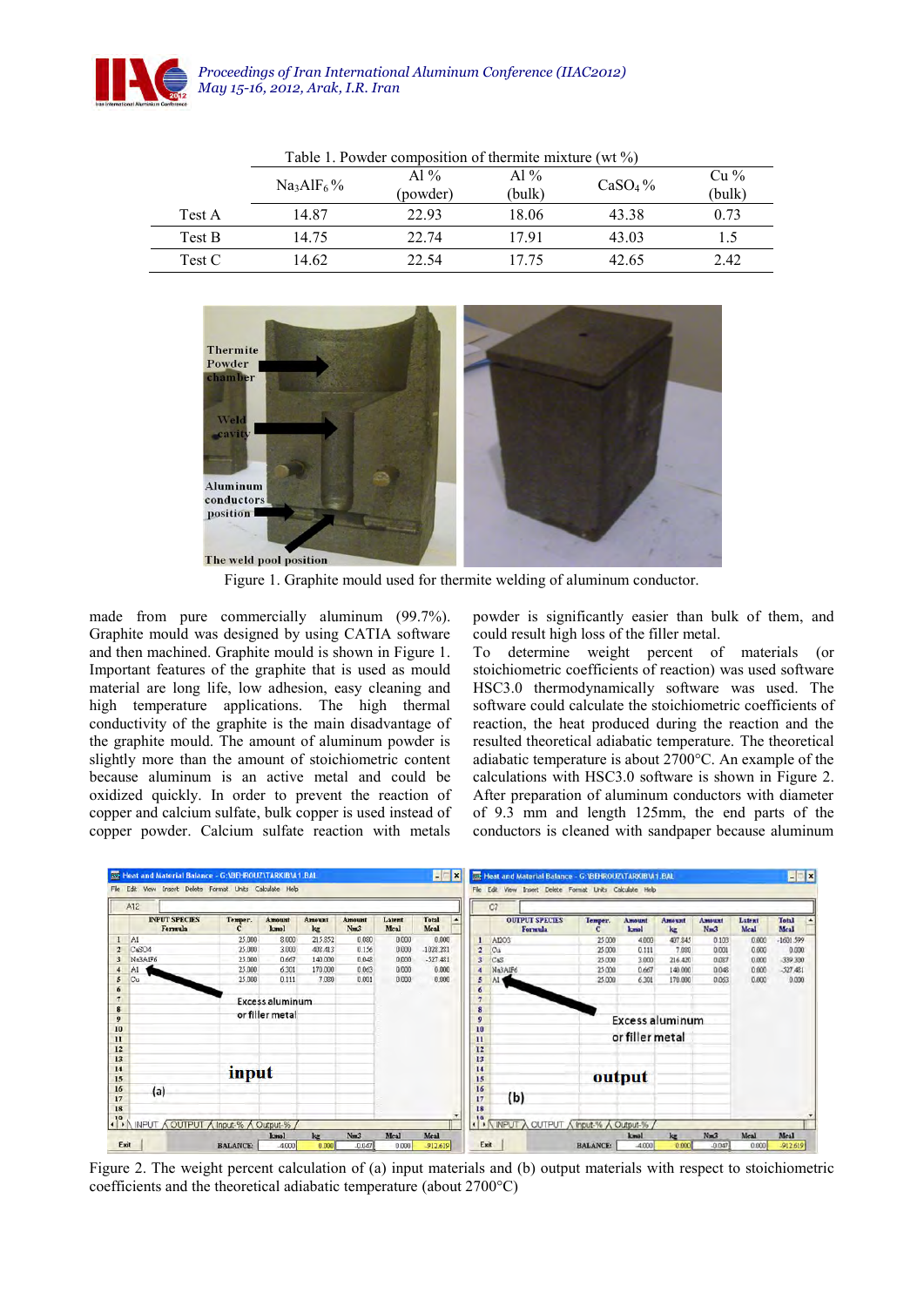

oxide prevents appropriate joining. Aluminum conductors are placed in embedded position in the mould and then preheating begins. When the thermite powder is fed into the mould, powder compaction should be optimized. Too high or too low powder compacts is not suitable for the welding. High compaction of thermite powder in the graphite mould makes the test time to be longer and this is not desirable because in longer times loss of heat could be occurred. Also, low compaction of powder causes the exothermic reaction rate increases because much oxygen is available. This is not desirable too because the melt could be oxidized as a result of high temperature and high oxygen content of atmosphere. So the powder compaction should be optimized.

The distance between two conductors was 3mm. The mould was fastened by a clamp to prevent separation of the mould parts. Graphite mould before and during the test is shown in Figure 3.



Figure 3. The graphite mould sealed before and during the test

After ignition, thermite reaction was done too fast. Reaction time was about 10-20 seconds. After welding operations, specimens were checked in terms of appearance and dimensions. The excess parts of welded zone were machined and prepared sample is shown in Figure 4. All tests were performed more than 3 times to achieve repeatable results.



Figure 4. A sample of welded aluminum conductors

Due to the application requirements of aluminum conductors, it is necessary that electrical conduction be acceptable in the weld zone. Therefore, the electrical resistance of welding area was measured by using an ohm meter.

In order to evaluate the microstructure of welding zone, cross section of specimens was studied metallographically. For this purpose, specimens were paper grinded and then polished by alumina powder, and then etched by a reagent contained 35ml HF acid and 65ml industrial ethanol alcohol. Then, etched surface of specimens were studied by using optical microscope and an image analyzer software.

Brinell hardness of welded zone section was measured by using HPO 250 system. Applied load is 31.35 kg and diameter of shot used for the aluminum was 2.5 mm.

# **Results and Discussions**

The following exothermic reaction could be proposed for the process:

(Al (s) and Cu (s)) +  $3CaSO_4$  (s) +  $8Al$  (s)  $\rightarrow$   $3CaS$  (s) +  $4Al_2O_3$  (s) +  $(A1 (l)$  and Cu  $(l)$ ) (7)

Optical images analyzed by the image analyzer software are shown in Figure 5. It could be observed that in all specimens a uniform microstructure is formed. Some gas and shrinkage pores could be detected in the weld area. High solidification and cooling rates of weld zone could be a reason for shrinkage porosity. These high rates are related to high thermal conductivity mould material (graphite) and small amounts of molten metal in weld zone. By the use of proper contents of flux (cryolite), the temperature of process and the fluidity of slag could be increased. As a result, better separation could be achieved between the slag and the melt. Thus more molten metal is obtained and could help the feeding of the weld zone. It causes the weld zone to be clean and free of shrinkage pores.

Figure 5 (a) shows the weld zone microstructure for specimen with 0.73% copper. Less porosity could be observed in this specimen in compare to 1.5% and 2.4% copper containing specimens (Figure 5 (b) and (c), respectively). According to Figure 5, by increasing the copper content, coarse  $Al<sub>2</sub>Cu$  precipitates (analysed by EDS spectroscopy, Figure 5 (d)) increased in the grain boundaries. Al<sub>2</sub>Cu or  $\theta$  phase is an intermetallic phase in Al-Cu phase diagram. Also grain size decreases with increasing the percentage of copper. Copper causes the nucleation sites to be increased, because copper could be segregated during solidification. Increasing the nucleation sites lead to reduction of grain size. Also, high copper contents specimens could be etched more easily. It could be a direct result of grain boundaries high energy and could be related to  $Al<sub>2</sub>Cu$  precipitation.

Figure 6 shows the effect of copper content of thermite powder on the Brinell hardness of weld zone. As it could be seen, hardness is increased with the increase of copper content due to increased  $Al_2Cu$  precipitates.  $Al_2Cu$  is a hard and brittle phase and formation of this phase could enhance the weld zone hardness.

Figure 7 shows the effect of percentage of copper on electrical resistance (R) of conductors. As it is observed, the electrical resistance increases by increasing the percentage of copper and subsequently electrical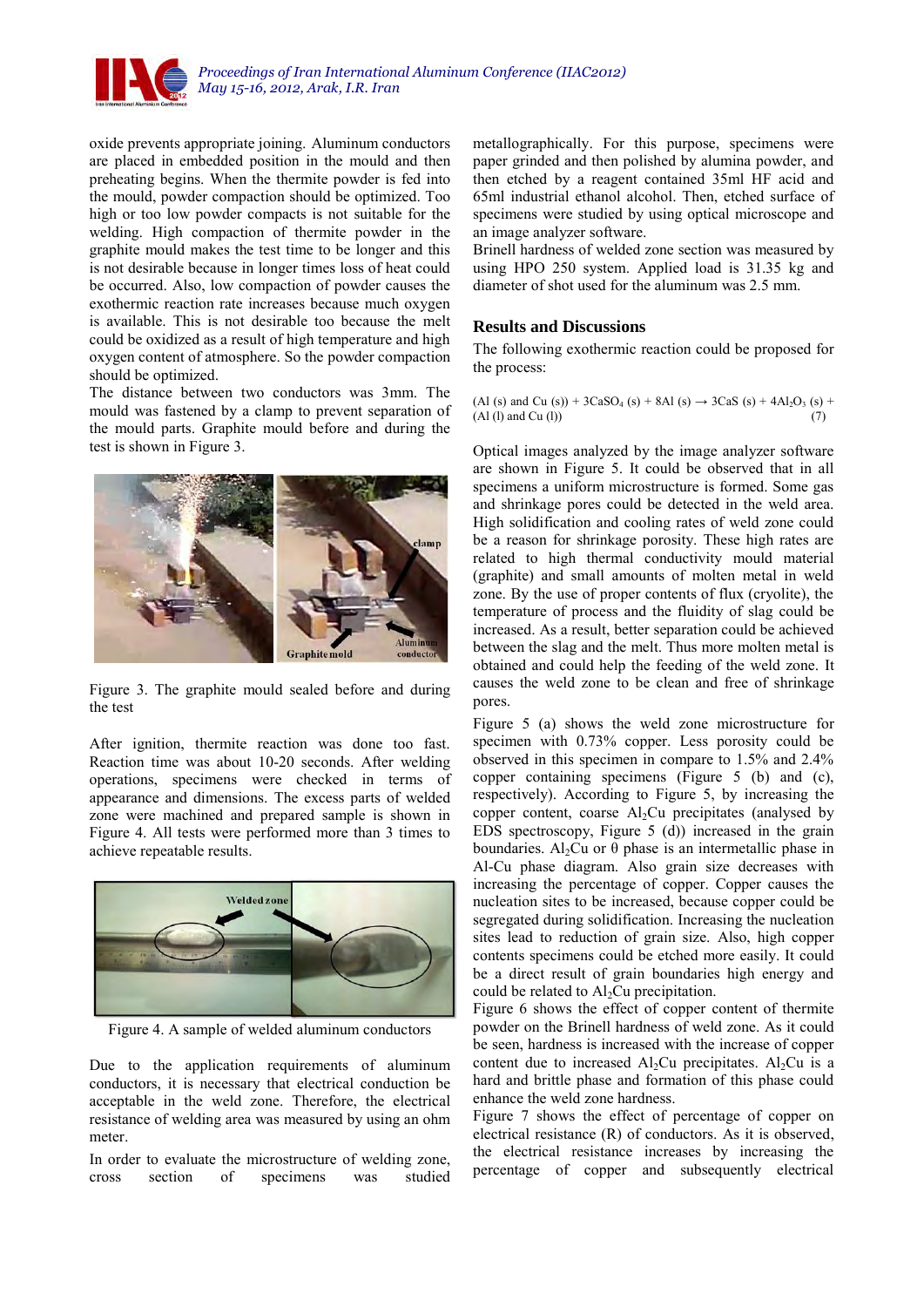

conductivity decreases. Although the electrical conductivity, because of  $Al_2O_3$  precipitation. Also, dissolved Cu in Al distorts the crystal lattice of aluminum, hence impeding the drift velocity and then the mobility of electrons will decrease. There is a simple relation between mobility of [electrical conductivity.](http://en.wikipedia.org/wiki/Electrical_conductivity)

$$
\sigma = n.q.\mu \tag{8}
$$

Where n is the [numeral density](http://en.wikipedia.org/wiki/Number_density) of electrons,  $\mu$  is their mobility, σ is the electrical conductivity of material and *q*  is the [elementary charge](http://en.wikipedia.org/wiki/Elementary_charge) capacity [9-10].







Figure 6**.** Hardness changes compared to the percentage of copper in the thermite powder mixture



Figure 7**.** Changes in electrical resistance of welded specimens versus the copper content of thermite powder.

### **Conclusion**

The following results could be concluded from this study: 1. Increasing the percentage of copper in the thermite powder from 0.73 to 2.4 causes the electrical resistance enhancement in the welded specimens from 0.09 to 0.41 mΩ.

2. Increasing the percentage of copper in the thermite powder will increase hardness of welded metal from 32 to 72 BHN.

3. More etch solution attack could be observed in high Cu- content specimens.

4. In optical images,  $Al<sub>2</sub>Cu$  precipitates increased by increasing the percentage of copper in grain boundaries.

5. The nucleation sites were increased by increasing the percentage of copper in the thermite powder mixture and subsequently finer grain size is obtained in the weld metal.

#### **References**

[1]. C.P.Lonsdale, "History, Process Developments, Current Practices and Outlook for the 21<sup>st</sup> Century", Metallurgical Engineer, Conrail Technical Services Laboratory, Altoona, PA 16601

[2] M. Suban, S. Bozic, A. Zajec, R. Cvelbar, B. Bundara, "Crack analysis in thermite welding of cathodic protection", Institute of Metal Constructions, Mencingerjeva 7, SI-1000 Ljubljana, Slovenia, 2011

[3] M. F. Rejdak, "Method for Welding Aluminum